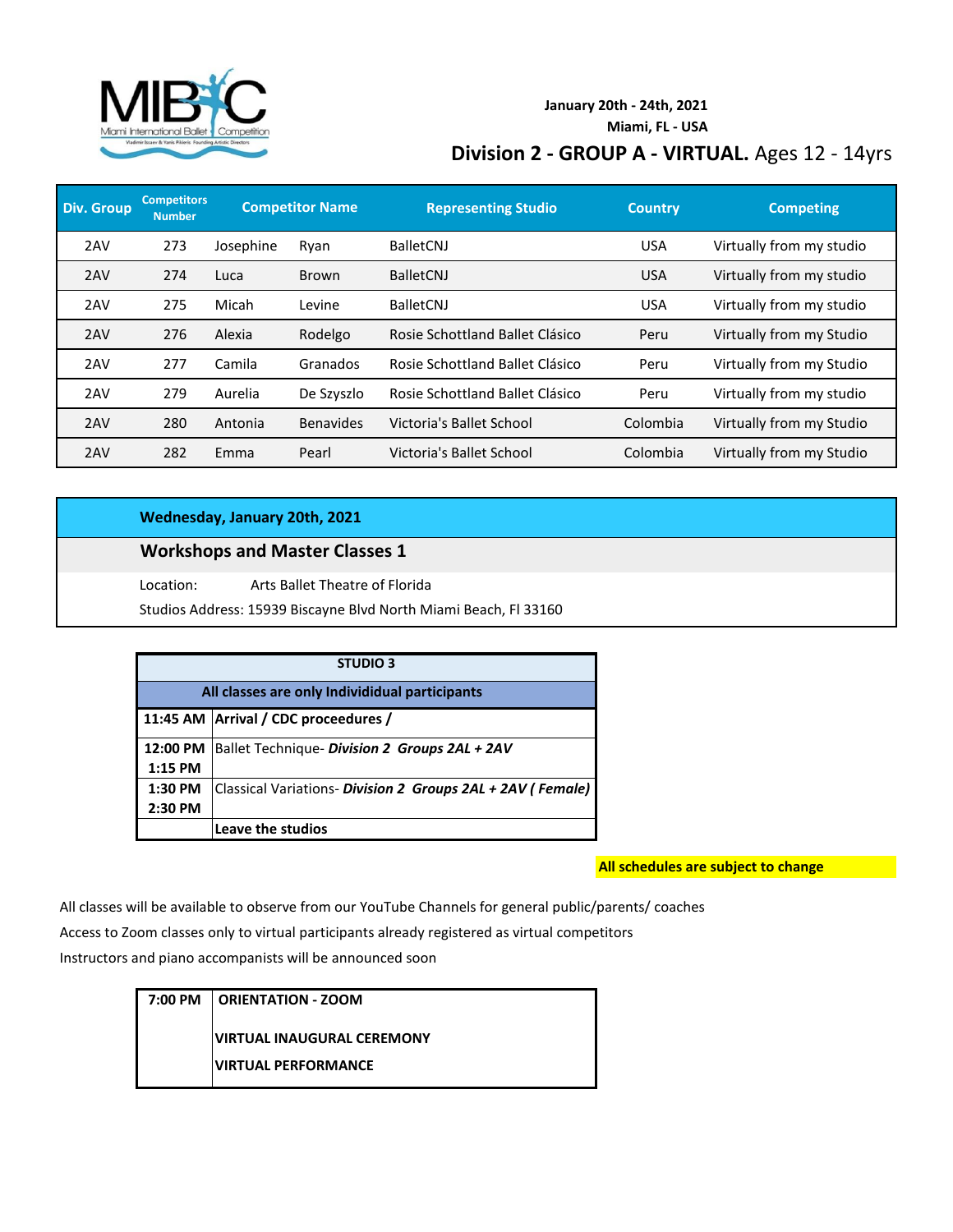#### **Thursday, January 21th, 2021**

## **Workshops and Master Classes 2**

Location: Arts Ballet Theatre of Florida

Studios Address: 15939 Biscayne Blvd North Miami Beach, Fl 33160

|          | <b>STUDIO 2</b>                                           |
|----------|-----------------------------------------------------------|
|          | 10:30 AM Arrival / CDC proceedures /                      |
|          | 10:45 AM Contemporary Class - Division 2 Groups 2AL + 2AV |
| 12:00 PM |                                                           |

**Leave the studios**

|         | 12:30 PM Classical Variations - All Divisions (Male) |  |
|---------|------------------------------------------------------|--|
| 1:30 PM |                                                      |  |

**Male dancers leave the studios**

| <b>2021 MIBC -</b>                                         |
|------------------------------------------------------------|
| Julius Littman North Miami Beach Theater                   |
| Address: 17011 NE 19th Avenue, North Miami Beach, Fl 33161 |

| NOT OPEN TO THE PUBLIC/NOT LIVE-STREAMED |                                                         |  |  |
|------------------------------------------|---------------------------------------------------------|--|--|
|                                          | 4:40 PM   Division 2- Group 2AV - Virtually from Studio |  |  |
| to                                       | Space/rehearsal time for Classical Variation            |  |  |
| 5:10 PM                                  |                                                         |  |  |

| <b>LIVE STREAMED</b> |                                                |  |
|----------------------|------------------------------------------------|--|
|                      | 5:10 PM Competition begins for                 |  |
| to                   | Division 2 - Group 2AV - Virtually from Studio |  |
| 5:41 PM              | Classical Variation                            |  |

### **Friday, January 22th, 2021**

**Workshops and Master Classes 3** Location: Arts Ballet Theatre of Florida Studios Address: 15939 Biscayne Blvd North Miami Beach, Fl 33160

|         | <b>STUDIO 2</b>                                             |
|---------|-------------------------------------------------------------|
|         | 12:45 PM   Arrival / CDC proceedures /                      |
| 1:00 PM | Ballet Technique - Division 2 Groups 2AL + 2AV              |
| 1:45 PM |                                                             |
| 2:00 PM | Classical Variations - Division 2 Groups 2AL + 2AV (Female) |
| 2:45 PM |                                                             |
|         | Leave the studios                                           |